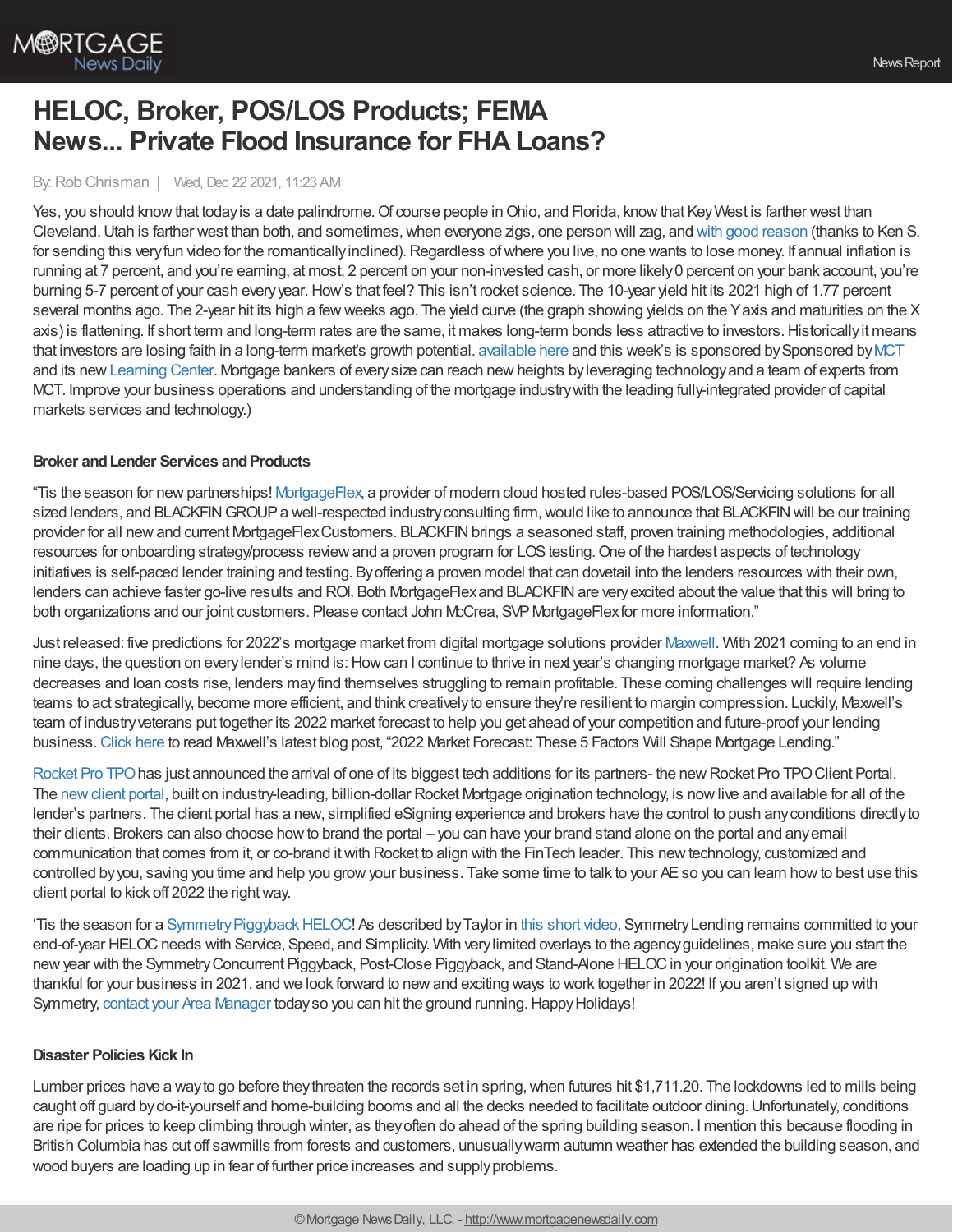

It's terrible to have lost your home, or had it suffer extensive damage, due to a flood, fire, hurricane, tornado, or earthquake. Here is FEMA's Disaster Information Page which sets off many Agency, investor, and lender policies and procedures.

The Mortgage Bankers Association has asked the FHA for a [rule](https://www.govinfo.gov/content/pkg/FR-2020-11-23/pdf/2020-25105.pdf#page=1) allowing private flood insurance on FHA loans. At present, private flood insurance is not an option for FHAtransactions. The objective of a final rule is to bring FHAflood policyin line with other agencies. "Acceptance of private flood insurance would benefit consumer" and private flood insurance policies are often more affordable than NFIP policies.

Franklin American Mortgage Company posted updates to IRS taxfiling relief deadlines for victims in impacted areas from Hurricane Ida and the California Wildfires in FAMC Correspondent Bulletin #2021-51.

First Community Mortgage posted information on FEMA's Amendment 1 adding two Connecticut Counties due to Hurricane IDA Log in and view FCMDisaster Announcement DA-21-17 details on property re-inspection requirements.

Mortgage Bank Solutions posted [\\*Revised\\*](https://na01.safelinks.protection.outlook.com/?url=https%253A%252F%252Fr20.rs6.net%252Ftn.jsp%253Ff%253D001VFY4FeCF0y_po9VW3fn2XjfFM1-1KyTbAUcPMlB-_1Sgs6VtvVu0aTB_t-KmMQ7RSkMHAFELD9oRoVLylrRmh2hAsxb-pEM4tfUWWsz92zdcxeJJmcOTjUqruIOiBUL8WqnShd5Hl2xKB1D1QU-U4OZJdn8aFj1_-X1VUcCEkIGjI5syT66bWWRRaiWCLFCH3Pjlkg_yMWYiGEFIHkyIBuxE7539N0efYUdMQK9Fhtg%253D%2526c%253DylcWmTfaSaED03I0LaBubh0mWRCCxjY3eKqpQ7_-jDfH6KbrkDERRg%253D%253D%2526ch%253D9-gtcU6GoTJ5M17WIILqoD3TSG8RsXDn77yO0NGbz-AfPIx_PHyYsA%253D%253D&data=04%257C01%257C%257Ce02f1f77fec74548bce708d9b5f1cc9d%257C84df9e7fe9f640afb435aaaaaaaaaaaa%257C1%257C0%257C637740872432788908%257CUnknown%257CTWFpbGZsb3d8eyJWIjoiMC4wLjAwMDAiLCJQIjoiV2luMzIiLCJBTiI6Ik1haWwiLCJXVCI6Mn0%253D%257C3000&sdata=q8ucapVOKc59wS5xw%252BPYo%252Fiyc5Kb9TXD3tBPWMpemmg%253D&reserved=0) [Announcement](https://na01.safelinks.protection.outlook.com/?url=https%253A%252F%252Fr20.rs6.net%252Ftn.jsp%253Ff%253D001VFY4FeCF0y_po9VW3fn2XjfFM1-1KyTbAUcPMlB-_1Sgs6VtvVu0aQVUGeZ0M2VU6e9BQkKSQMIp_sHbAHbjOcPxjaHUchGx0NO1ksBUKQci89TJA0-2geCUhU8wMO5NqBXyEcMlnU4q9rmSiM3sPipnPOoP27j3_MyxLK4sL8gfO5LVV9pIGAHodpD2MJGKEfzakdCmDierlGz4MhLQNHaEpyT6hwD8hj0fMkMufzc%253D%2526c%253DylcWmTfaSaED03I0LaBubh0mWRCCxjY3eKqpQ7_-jDfH6KbrkDERRg%253D%253D%2526ch%253D9-gtcU6GoTJ5M17WIILqoD3TSG8RsXDn77yO0NGbz-AfPIx_PHyYsA%253D%253D&data=04%257C01%257C%257Ce02f1f77fec74548bce708d9b5f1cc9d%257C84df9e7fe9f640afb435aaaaaaaaaaaa%257C1%257C0%257C637740872432788908%257CUnknown%257CTWFpbGZsb3d8eyJWIjoiMC4wLjAwMDAiLCJQIjoiV2luMzIiLCJBTiI6Ik1haWwiLCJXVCI6Mn0%253D%257C3000&sdata=VMlmME%252FpccFftEHTDUrSXrzuOdoUGc7xBCgvOD8nR00%253D&reserved=0) 24-21C in regards to Hurricane IDA

Citi [Correspondent](https://portal.citi.sellerdigital.bkicloud.com/login?returnUrl=%252F) Lending Bulletin 2021-15 clarifies Flood Notice Requirements, effective December 1, 2021, on NewRegistrations.

First Community Mortgage posted Kentucky Severe Storms, Winds, Flooding, & Tornadoes disaster information in FCM Correspondent Announcement and [FCMWholesale](https://1663022307.encompasstpoconnect.com/#/content/home_95118) Announcement.

Mortgage Solutions Financial issued Revised [Announcement](https://na01.safelinks.protection.outlook.com/?url=https%253A%252F%252Fr20.rs6.net%252Ftn.jsp%253Ff%253D001tFAL3t9AeWQbj6gPHfqmail5yit6f3c229UMeLsOD0tZSkW_BNgNBqrMYgHZMsUydj0hIpjgUKoGfl6kRdHP2H7C9v3ANW5YqYJmKsBSonBl66dkMeEj33QFLvpyUVYmiNWgf29IsLNgO92zdKIrHZ2VOCrvIhpvDeciW80e5zxpRP35RE6FDava5pIOGbh1fqUb04W2mLbWW4_IMnmajrPtRtZzWu0WMhuTVFD2ACY%253D%2526c%253DLdm1LztuzsrFS_I-ZS68uPnr3ARWTRO3-2ogVW-ukFu2MTIXbBn6KA%253D%253D%2526ch%253DWrlkNoi9fFjUuEbGGXDN_ETBQ4j4nA7Nc_Rbn0rE5Ik4yBw2h9hEqg%253D%253D&data=04%257C01%257C%257C6c7875d231994d5ce23208d9c17a3242%257C84df9e7fe9f640afb435aaaaaaaaaaaa%257C1%257C0%257C637753552839097500%257CUnknown%257CTWFpbGZsb3d8eyJWIjoiMC4wLjAwMDAiLCJQIjoiV2luMzIiLCJBTiI6Ik1haWwiLCJXVCI6Mn0%253D%257C3000&sdata=zdnPBcmdcGbKhtjCmgG%252BfuM2BbzJ%252FhTrsbQBdtIBBuw%253D&reserved=0) 27-21C in regard to tornadoes in Kentucky.

AmeriHome, a Western Alliance Bank Company, posted Disaster Announcement 20211208-CL regarding Amendment 1 to FEMA's adding six additional counties to the Kentucky federal disaster declaration. And on 12/21/2021, with DR-4632, FEMA declared federal disaster aid with individual assistance has been made available to 2 Alabama counties affected bysevere storms and flooding from 10/6/2021, to 10/7/2021. AmeriHome reminded clients of its disaster inspection requirements,which differ based on if the transaction requires an appraisal, if there is an appraisal waiver, of if no appraisal is required. Check out Announcement Number 20211210-CL.

## **Capital Markets**

"Rob, when I read about the Fed I hear about hawks and doves. Usually I think of politicians and their military stance. Can you shed some light on this?" When it comes to monetarypolicy(interest rates), policymakers and their views are characterized bytypes of birds. Those who believe inflation is running too hot and want stimulus removed from the economyare called inflation hawks. Those who believe growth is lackluster and want stimulus in the economy are called doves. Unfortunately, we're hearing about stagflation now, with limited growth due to the omicron variant but high inflation.

Certainly, the Fed's thoughts and moves dominate recent bond market action. And if you take a look at the economic data over the last week, it was mixed with strong inflation and weaker consumer spending yet taking a backseat to the Federal Open Market Committee (FOMC) announcement which will see the Federal Reserve increase the pace of winding down Treasury and MBS purchases beginning in January. The "stage is set" to begin raising the Fed Funds rate in the second half of 2022 as evidenced byan updated set ofDot Plots which forecasts 3 rate increases in each of the next 3 years. The new swiftness towards less accommodative monetary policy comes as producer prices sawa 9.6 percent spike over the last twelve months with core PPI up 6.9 percent. Meanwhile USretail sales increased a mere 0.3 percent in November, butwhen adjusted for inflation sales fell 0.5 percent for the month. Mortgage purchase apps rose 0.7 percent for the week ending December 10 which bodes well for newand existing homes sales.Despite the upwards pressure on rates expected throughout 2022, the **Mortgage Bankers Associationis forecastinganincrease inpurchase originations for the year**.

One of the huge concerns for lenders is a lack of inventory in desirable places and decent price points. November single-family housing starts fell to an annualized rate of 1.173 million, down from 1.182 million Y-o-Y. But multifamilystarts jumped from 369,000 in 11/20 to 506,000 in 11/21. Economist Elliot Eisenberg astutelyobserved, "Flat single-familystarts amidst booming demand and the fact that the number of homes under construction rose to the highest level since 1973 suggests that material and labor shortages are substantially delaying completions. New homes will not soon meaningfully boost overall supply."

This week in the bond market was always expected to be relatively quiet, especially with Christmas Eve on Friday. But yesterday saw strong risk appetite after recent losses largelyrelated to growth concerns associated with the rapid rise in the omicron variant. There was also a strong \$20 billion 20-year bond offering, both of which pushed Treasury yields and rates higher.

The Mortgage Bankers Association has come out with a couple of data points. The latest monthly Loan Monitoring Survey revealed that the total number of loans nowin forbearance decreased by39 bps to 1.67 percent of servicers' portfolio volume in the prior month as of November 30, meaning an estimated 835k homeowners are in forbearance plans. This morning, MBAreported that mortgage applications